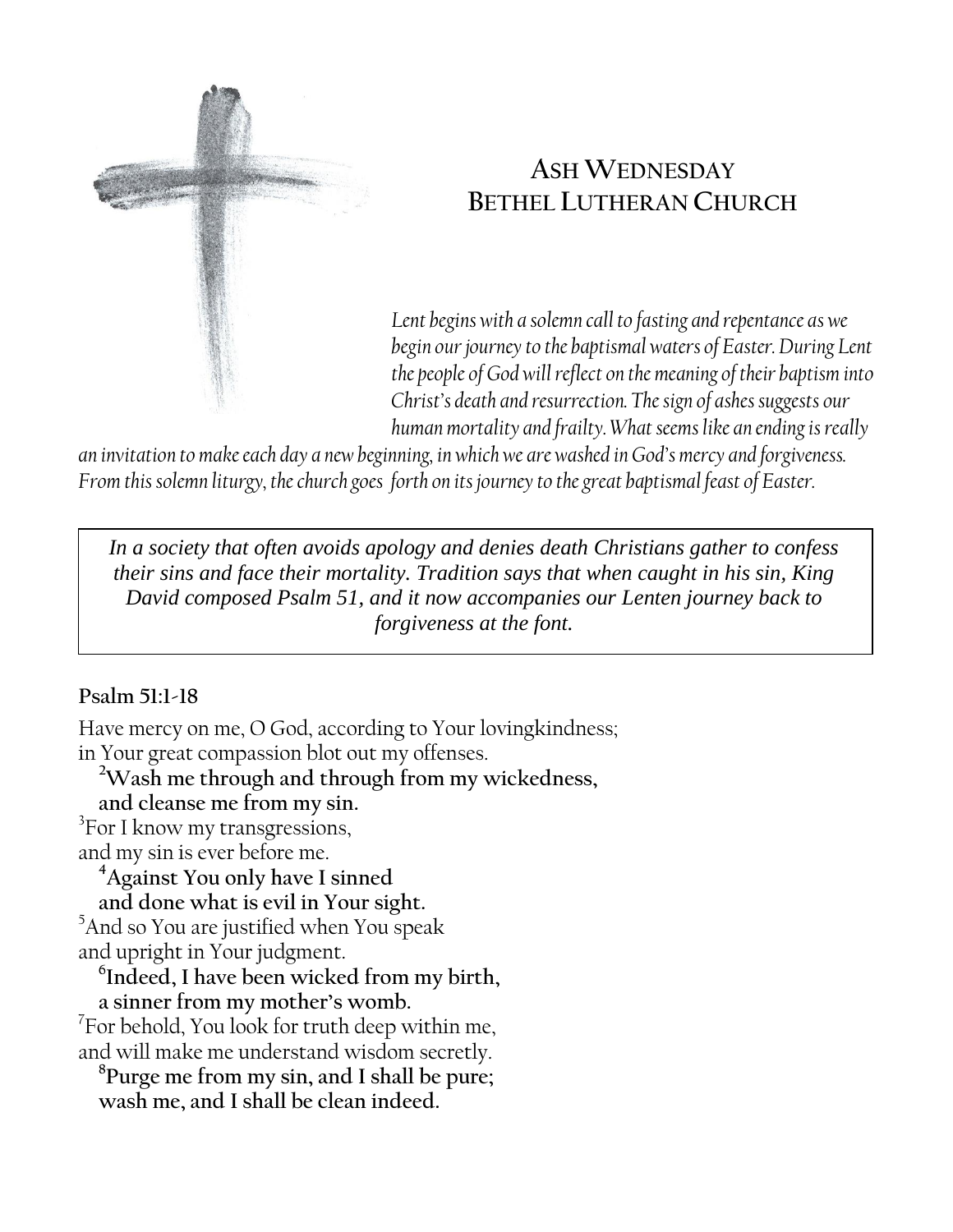<sup>9</sup>Make me hear of joy and gladness, that the body You have broken may rejoice. **<sup>10</sup>Hide Your face from my sins, and blot out all my iniquities.** <sup>11</sup>Create in me a clean heart, O God, and renew a right spirit within me. **<sup>12</sup>Cast me not away from Your presence, and take not Your Holy Spirit from me.**  <sup>13</sup>Give me the joy of Your saving help again and sustain me with Your bountiful Spirit. **<sup>14</sup>I shall teach Your ways to the wicked, and sinners shall return to You.** <sup>15</sup>Deliver me from death, O God, and my tongue shall sing of Your righteousness, O God of my salvation. **<sup>16</sup>Open my lips, O Lord, and my mouth shall proclaim Your praise.** <sup>17</sup>Had You desired it, I would have offered sacrifice, but You take no delight in burnt-offerings. **<sup>18</sup>The sacrifice of God is a troubled spirit; a broken and contrite heart, O God, You will not despise.** *The Psalm concludes with:*

**Glory to the Father, and to the Son and to the Holy Spirit: As it was in the beginning, is now, and will be forever. Amen.**

## **INVITATION TO THE LENTEN DISCIPLINE**

P. Friends in Christ … Jesus' death and resurrection.

*Because this day is about sin, we confess both to God and one another. Because this day is about death, we recognize the many ways our attitudes and actions lead to death for ourselves and others. Our confession is cast in the plural because we assist each other in our confession. Only supported by the whole community can we face the truth of our failings.*

#### **CONFESSION OF SIN**

P. Let us confess our sin in the presence of God and of one another.

*The people keep silence for self-examination.*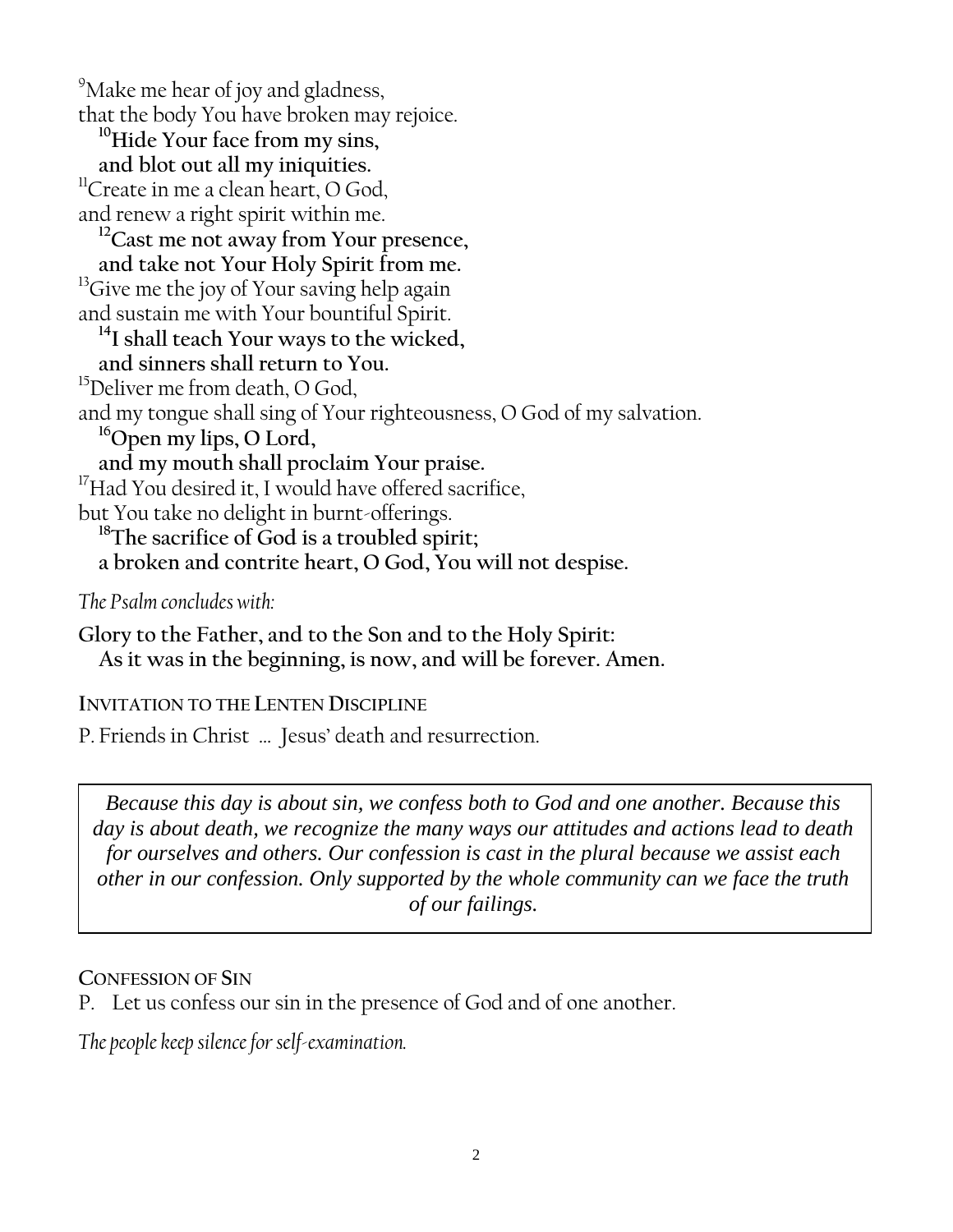- P. Most holy and merciful God,
- **C. we confess to You and to one another, and before the whole company of heaven, that we have sinned by our fault, by our own fault, by our own most grievous fault, in thought, word, and deed, by what we have done and by what we have left undone.**
- P. We have not loved You with our whole heart, and mind, and strength. We have not loved our neighbors as ourselves. We have not forgiven others as we have been forgiven.
- **C. Have mercy on us, O God.**
- P. We have shut our ears to Your call to serve as Christ served us. We have not been true to the mind of Christ. We have grieved Your Holy Spirit.
- **C. Have mercy on us, O God.**
- P. Our past unfaithfulness, the pride, envy, hypocrisy, and apathy that have infected our lives, we confess to You.
- **C. Have mercy on us, O God.**
- P. Our self-indulgent appetites and ways, and our exploitation of other people, we confess to You.
- **C. Have mercy on us, O God.**
- P. Our negligence in prayer and worship, and our failure to share the faith that is in us, we confess to You.
- **C. Have mercy on us, O God.**
- P. Our neglect of human need and suffering, and our indifference to injustice and cruelty, we confess to You.
- **C. Have mercy on us, O God.**
- P. Our false judgments, our uncharitable thoughts toward our neighbors, and our prejudice and contempt toward those who differ from us, we confess to You.
- **C. Have mercy on us, O God.**
- P. Restore us, O God, and let Your anger depart from us.
- **C. Hear us, O God, for Your mercy is great.**

*Like the ancient Israelites, we enact our sorrow by marking our forehead with ashes. The palms used last year to celebrate Christ's triumphant entry to Jerusalem are now the ashes of our confession. We admit that we will return to dust, we think ahead to our own funeral. But the ashes trace exactly where the water or our baptism began our life in Christ. Now and forever, we are God's children.*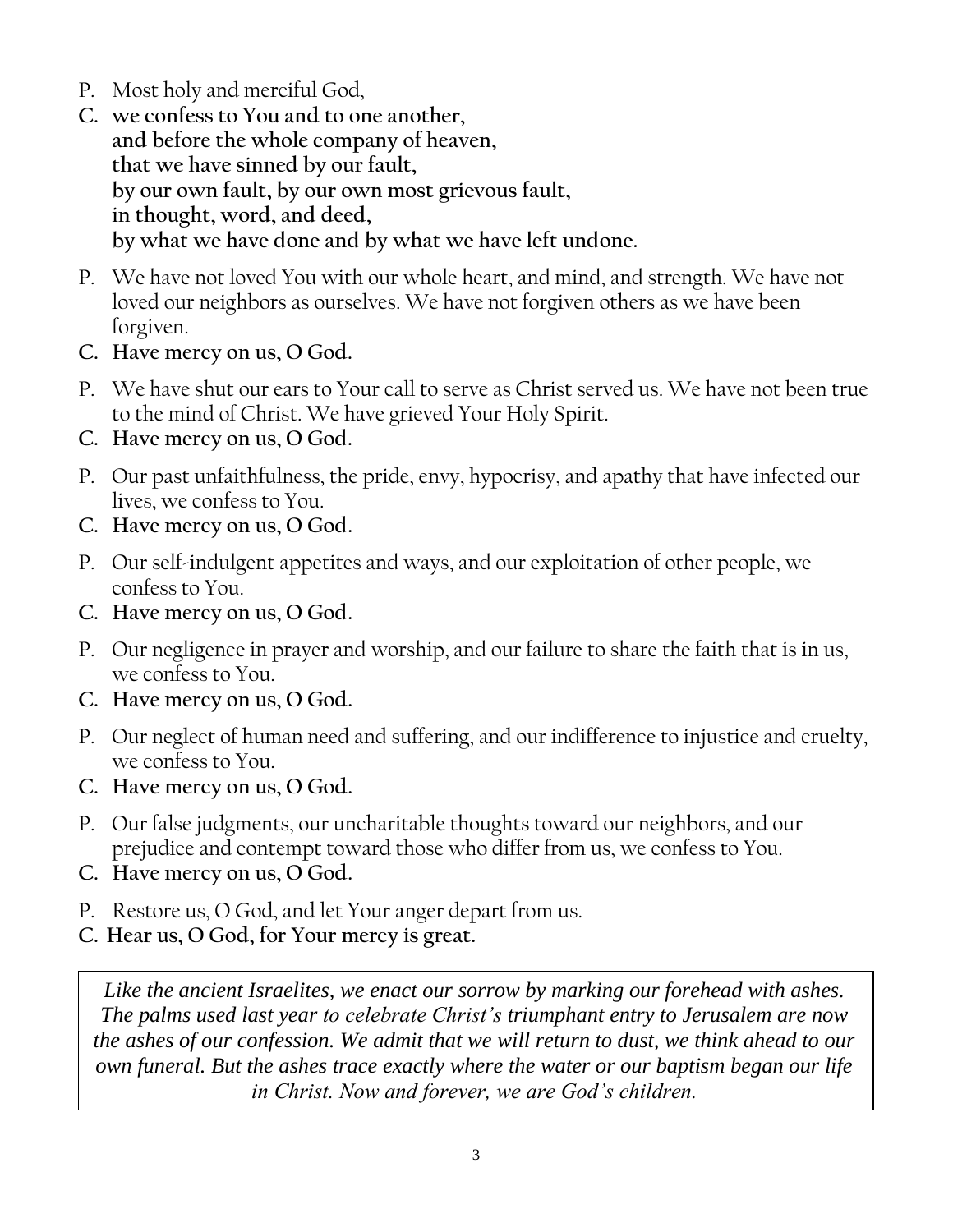#### **IMPOSITION OF ASHES**

P. Almighty God, You have created us out of the dust of the earth. Bless these ashes and those who receive them. May this sign of our mortality and penitence remind us that only by the cross of our Lord Jesus Christ are we given eternal life; through Jesus Christ our Savior.

## **C.Amen.**

*Those who desire to receive ashes may come forward. After all have returned, please rise as we conclude.*

- P. Accomplish in us, O God, the work of Your salvation,
- **C. that we may show forth Your glory in the world.**
- P. By the cross and passion of Your Son, our Savior,
- **C. bring us with all Your saints to the joy of Christ's resurrection.**
- P. Almighty God have mercy on us, forgive us all our sins through our Lord Jesus Christ, strengthen us in all goodness, and by the power of the Holy Spirit keep us in eternal life.
- **C. Amen.**

## **GREETING**

- P. From our God Who loves us with an everlasting love, Who brings forth a new creation in Christ, Who leads us by the Spirit in the wilderness: Grace and abundant mercy be with you all.
- **C. And also with you.**

## **PRAYER OF THE DAY**

- P. Let us pray. Gracious God, out of Your love and mercy You breathed into dust the breath of life, forming us to serve You and our neighbors. Create in us new and honest hearts, so that, truly repenting of our sins, we may receive from You full pardon and forgiveness, and strengthen us to face our mortality with confidence in the mercy of Your Son, Jesus Christ, our Savior and Lord, Who lives and reigns with You and the Holy Spirit, one God, now and forever.
- **C. Amen.**

# $+$ WORD<sup> $+$ </sup>

## **FIRST READING: FIRST READING: Joel 2:1-2, 12-17**

*Because of the coming Day of the Lord, the prophet Joel calls the people to a community lament. The repentant community reminds God of His gracious character and asks God to spare the people, lest the nations doubt God's power to save.* 

Blow the trumpet in Zion;

sound the alarm on my holy mountain!

Let all the inhabitants of the land tremble,

for the day of the LORD is coming, it is near–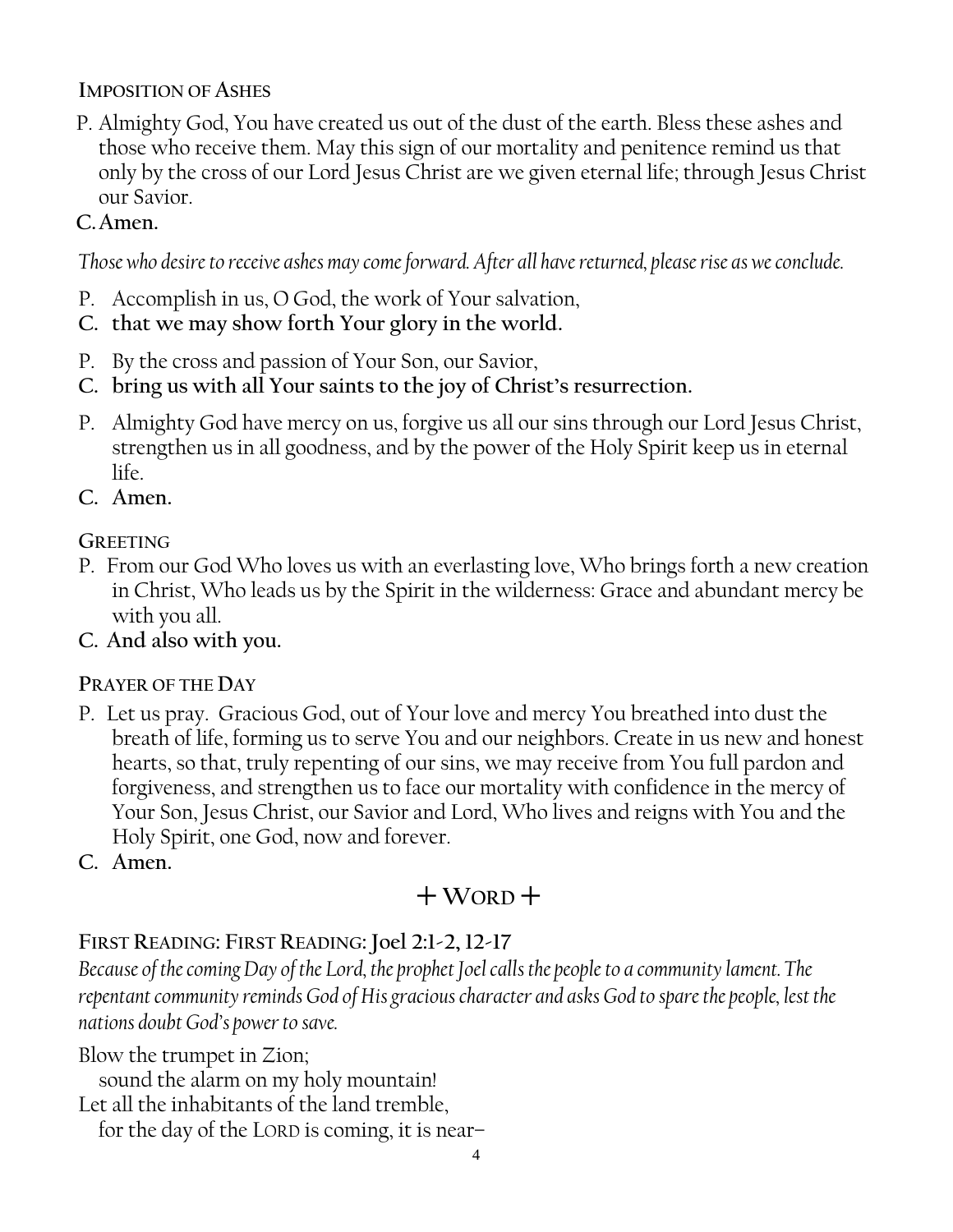$2a$  day of darkness and gloom, a day of clouds and thick darkness! Like blackness spread upon the mountains a great and powerful army comes; their like has never been from of old, nor will be again after them in ages to come. <sup>12</sup>Yet even now, says the LORD, return to Me with all your heart, with fasting, with weeping, and with mourning; <sup>15</sup>rend your hearts and not your clothing. Return to the LORD, your God, for He is gracious and merciful, slow to anger, and abounding in steadfast love, and relents from punishing.  $14$ Who knows whether He will not turn and relent, and leave a blessing behind Him, a grain offering and a drink offering for the LORD, your God?  $^{15}$ Blow the trumpet in Zion; sanctify a fast; call a solemn assembly; <sup>16</sup>gather the people. Sanctify the congregation; assemble the aged; gather the children, even infants at the breast. Let the bridegroom leave his room, and the bride her canopy.  $17$ Between the vestibule and the altar let the priests, the ministers of the LORD, weep. Let them say, "Spare Your people, O LORD, and do not make Your heritage a mockery, a byword among the nations. Why should it be said among the peoples, 'Where is their God?' "

The Word of the Lord. **Thanks be to God.**

**SECOND READING:** 2 Corinthians 5:20b--6:10 *Each day, each Lent, is the acceptable time in which we are called to be reconciled to God and such reconciliation is worth more than all other possessions.*

We entreat you on behalf of Christ, be reconciled to God.<sup>21</sup>For our sake He made Him to be sin Who knew no sin, so that in Him we might become the righteousness of God.  $^{6:1}\text{As}$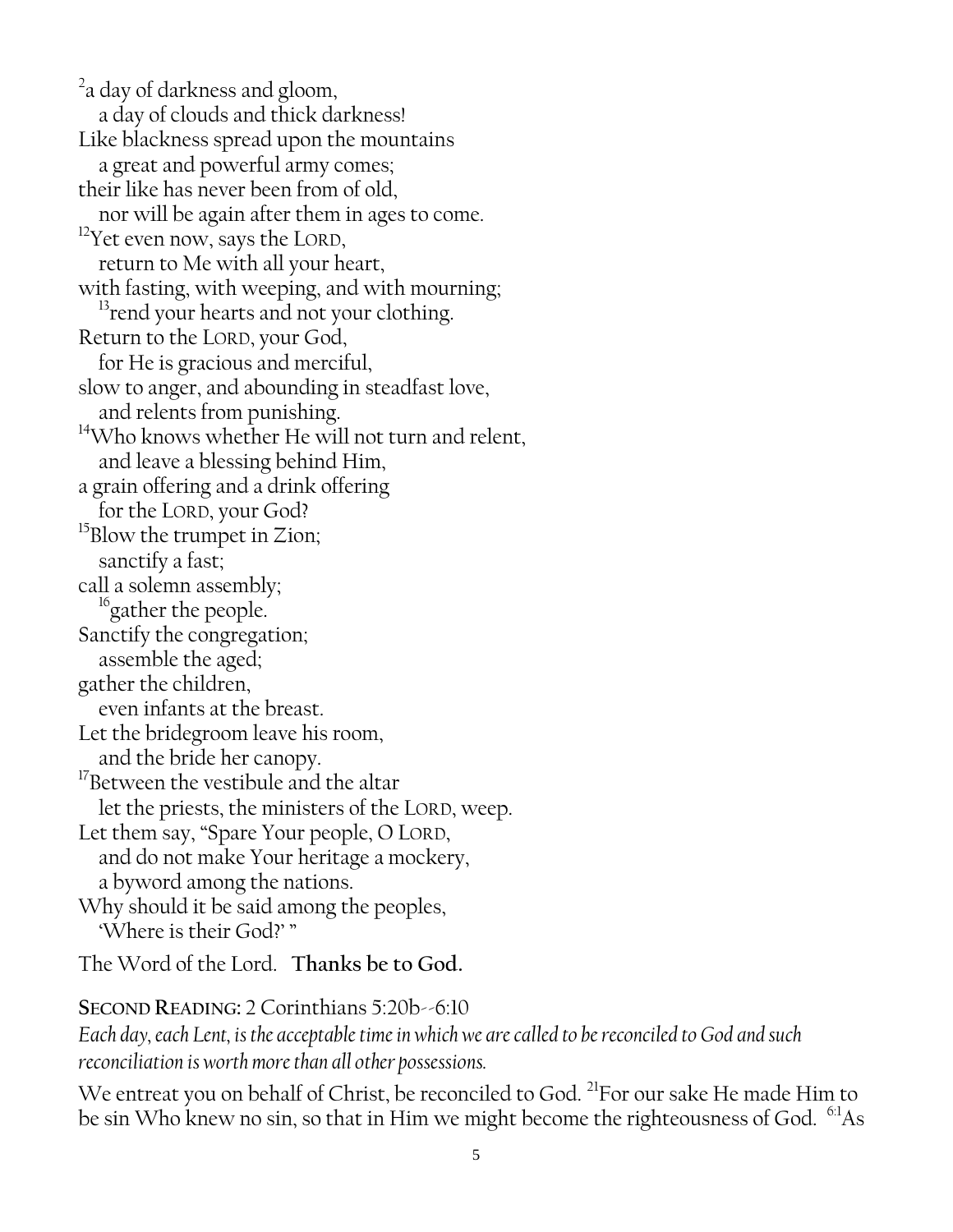we work together with Him, we urge you also not to accept the grace of God in vain.  $^{2}$ For He says, "At an acceptable time I have listened to you, and on a day of salvation I have helped you."

See, now is the acceptable time; see, now is the day of salvation!  ${}^{3}$ We are putting no obstacle in anyone's way, so that no fault may be found with our ministry,  $\frac{1}{1}$  but as servants of God we have commended ourselves in every way: through great endurance, in afflictions, hardships, calamities, <sup>5</sup>beatings, imprisonments, riots, labors, sleepless nights, hunger; <sup>6</sup>by purity, knowledge, patience, kindness, holiness of spirit, genuine love,  $7$ truthful speech, and the power of God; with the weapons of righteousness for the right hand and for the left; <sup>8</sup>in honor and dishonor, in ill repute and good repute. We are treated as impostors, and yet are true;  $\mathrm{^9}$ as unknown, and yet are well known; as dying, and see we are alive; as punished, and yet not killed;  $^{10}$  as sorrowful, yet always rejoicing; as poor, yet making many rich; as having nothing, and yet possessing everything.



*Lent gives us forty days to return to the font of forgiveness and life. We embark on this* 

*journey by receiving the gospel.*<br>3 By your nour or aire ae - spair, by your ag - o - in or prayer, 4 By your deep ex - pir - ing groan, by the sad se - pul - chral stone,

## **HOLY GOSPEL: ST. MATTHEW 6:1-6,16-21**

*From this excerpt from the Sermon on the Mount come the three classic disciplines of Lent: giving alms, praying and fasting. These behaviors are signs that what we treasure most is God, rather than the stuff of our selves.*

## **C.** *(Spoken)* **Glory to You, O Lord.**

[Jesus said to the disciples:] "Beware of practicing your piety before others in order to be seen by them; for then you have no reward from your Father in heaven.

<sup>2</sup> "So whenever you give alms, do not sound a trumpet before you, as the hypocrites do in the synagogues and in the streets, so that they may be praised by others. Truly I tell you, they have received their reward. <sup>3</sup>But when you give alms, do not let your left hand know what your right hand is doing, <sup>4</sup>so that your alms may be done in secret; and your Father Who sees in secret will reward you.

<sup>5</sup> "And whenever you pray, do not be like the hypocrites; for they love to stand and pray in the synagogues and at the street corners, so that they may be seen by others. Truly I tell you, they have received their reward. <sup>6</sup>But whenever you pray, go into your room and shut the door and pray to your Father Who is in secret; and your Father Who sees in secret will reward you.

<sup>16</sup> "And whenever you fast, do not look dismal, like the hypocrites, for they disfigure their faces so as to show others that they are fasting. Truly I tell you, they have received their reward. <sup>17</sup>But when you fast, put oil on your head and wash your face,  $18$ so that your fasting may be seen not by others but by your Father Who is in secret; and your Father Who sees in secret will reward you.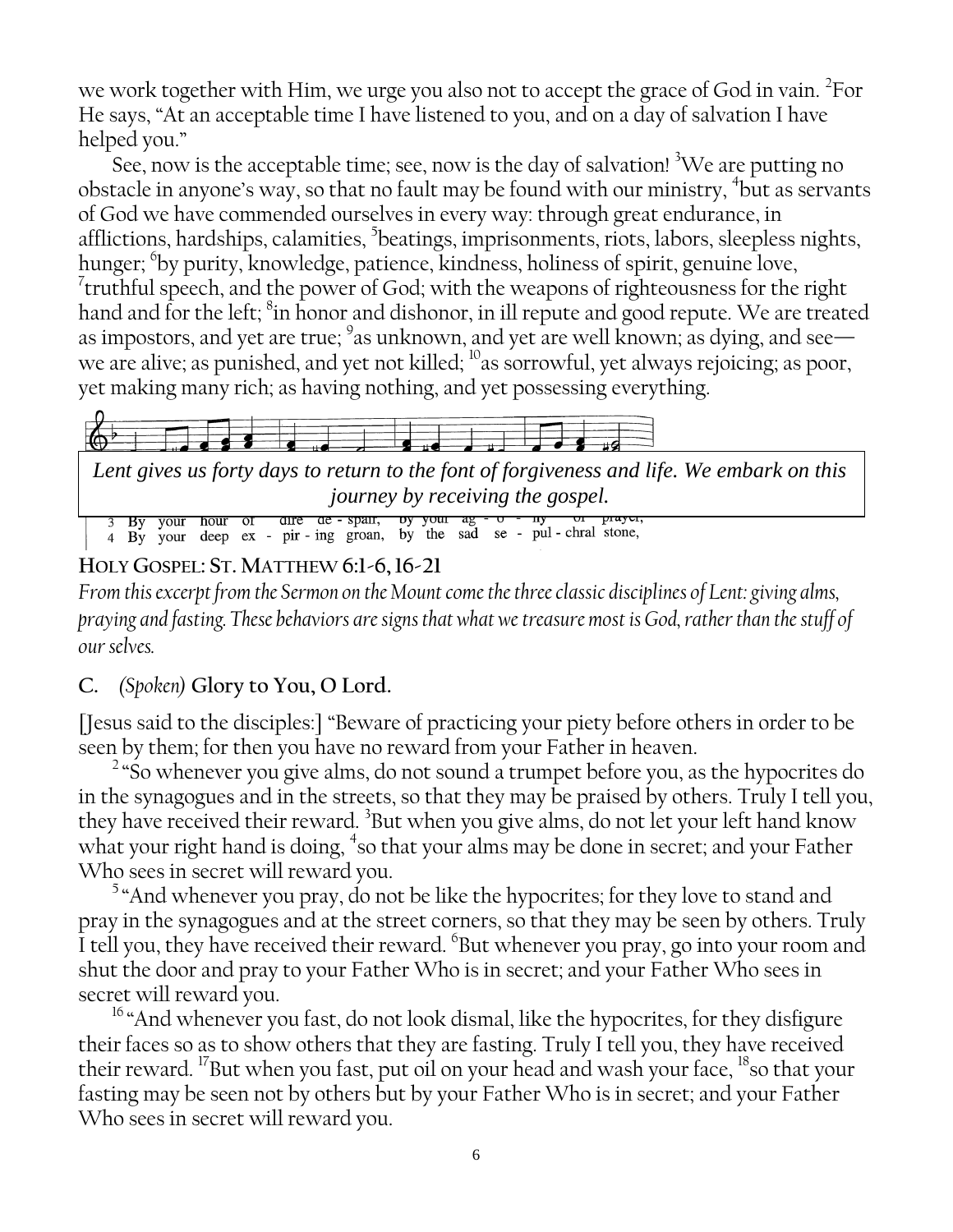<sup>19</sup> "Do not store up for yourselves treasures on earth, where moth and rust consume and where thieves break in and steal;  $^{20}$  but store up for yourselves treasures in heaven, where neither moth nor rust consumes and where thieves do not break in and steal. <sup>21</sup>For where your treasure is, there your heart will be also."

#### **C.** *(Spoken)* **Praise to You, O Christ.**

**SERMON**

**HYMN** *Savior, When in Dust to You*low we bow in hom-age due; dust to you when in Sav-ior,  $\mathbf{1}$ by your life of want and tears, in - fant years, By your help - less  $\mathbf{2}$ by your ag - o - ny of prayer, dire de - spair, 3 By your hour of by the sad se - pul - chral stone,  $deep$   $ex$  -  $pir$  -  $ing$   $groan$ , 4 By your scarce we lift our weep-ing to the skies eyes; when,  $re - pen - tant$ , the sav - age wil - der - ness, your days of deep dis - tress in by pierc-ing spear, and tor-turing scorn, nail, the thorn, cross, the the by held in vain the ris - ing God, vault whose dark a - bode by the all your pains and woe suf-fered once for be -  $low$ , us oh, by by the dread, mys - te - rious hour of the in-sult-ing tempt - er's pow'r,  $sac - ri - fice$ , by the gloom that veiled the skies o'er the dread-ful re - as - cend - ed Lord, heav'n re - stored, might-y, oh, from earth to hear our ten - tial cry! bend-ing from your throne on high,  $pen - i$  - $\cr{\cr{\rm cry}\urcorner}$ fa - v'ring eye; hear our  $pen - i$  ten - tial turn, oh, turn a cry! our hum-ble sigh; hear our  $pen - i$  ten - tial lis - ten to  $pen - i$  ten - tial cry! bend-ing from your throne on high, hear our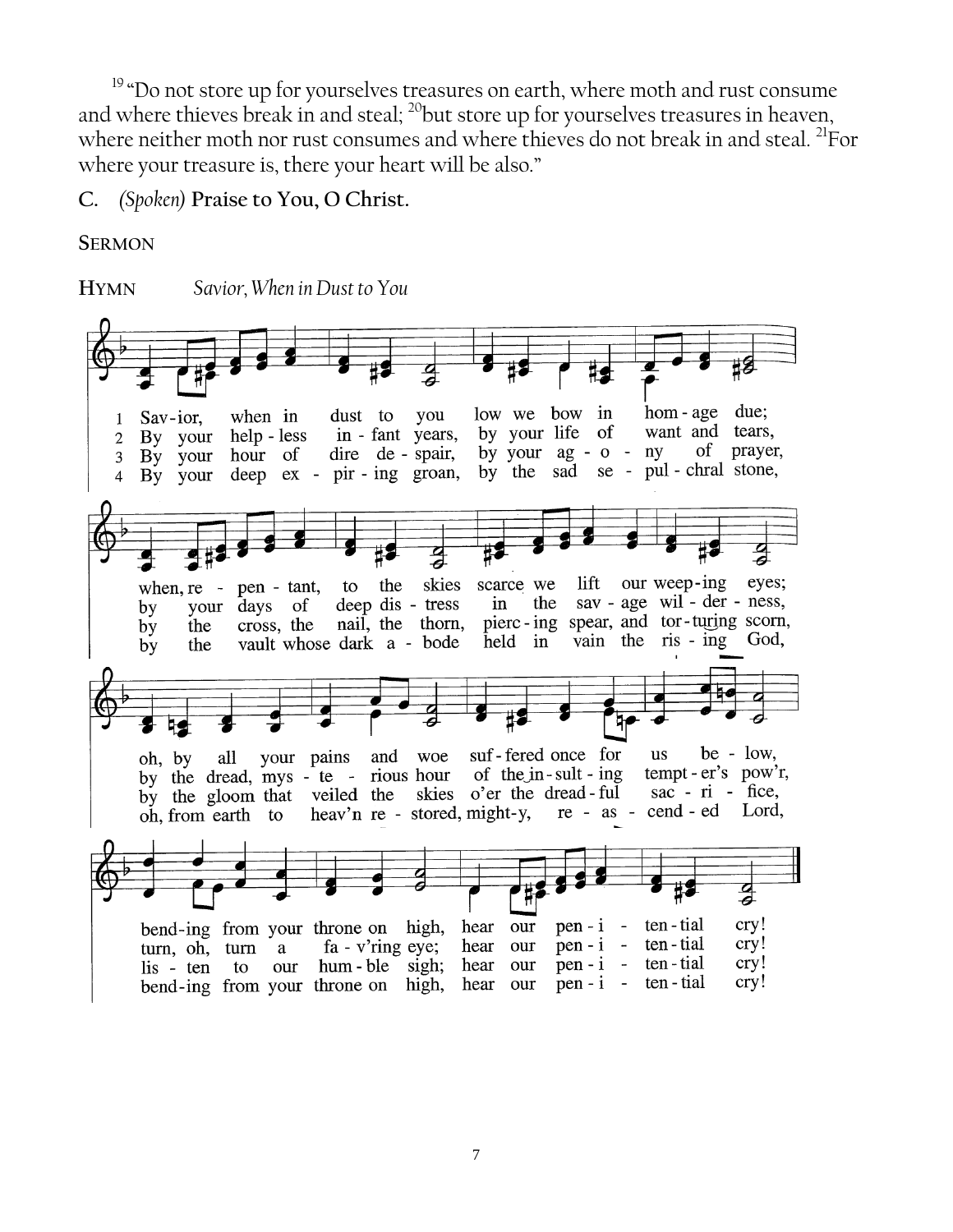*We will use the Apostle's Creed throughout Lent. The Apostles' Creed is the baptismal creed, the confession of faith made for us at baptism, and by us when we renew or affirm our baptisms. The song, taken from Psalm 51, reminds us of our Lenten discipline and asks God's help in keeping it, "uphold me with Your free Spirit."*

#### **ANNOUNCEMENTS**

**THE APOSTLES' CREED I believe in God, the Father almighty, Creator of heaven and earth. I believe in Jesus Christ, His only Son, our Lord. He was conceived by the power of the Holy Spirit and born of the virgin Mary. He suffered under Pontius Pilate, was crucified, died, and was buried. He descended into hell. On the third day He rose again. He ascended into heaven, and is seated at the right hand of the Father. He will come again to judge the living and the dead. I believe in the Holy Spirit, the holy catholic Church,** 

**the communion of saints, the forgiveness of sins, the resurrection of the body, and the life everlasting. Amen.**

## **PRAYERS OF THE PEOPLE**

Led by Christ in our journey of repentance and moved by His compassion, let us pray for the church, the world, and all those in need.

O God, You gather Your people in solemn assembly. Grand us grace, so that we may observe a holy Lent through fasting, prayer, and works of love. Lord, in Your mercy, **C. hear our prayer.**

O God, You give bountifully to Your creatures, Provide for all animals whose winter rations are dwindling, and prepare the earth for renewal in coming weeks. Lord, in Your mercy,

## **C. hear our prayer.**

O God, You move Your people to cry out for justice. Bring to light all the ways in which we oppress others. Turn us from our complacency, and move us to work on behalf of the oppressed. Lord, in Your mercy,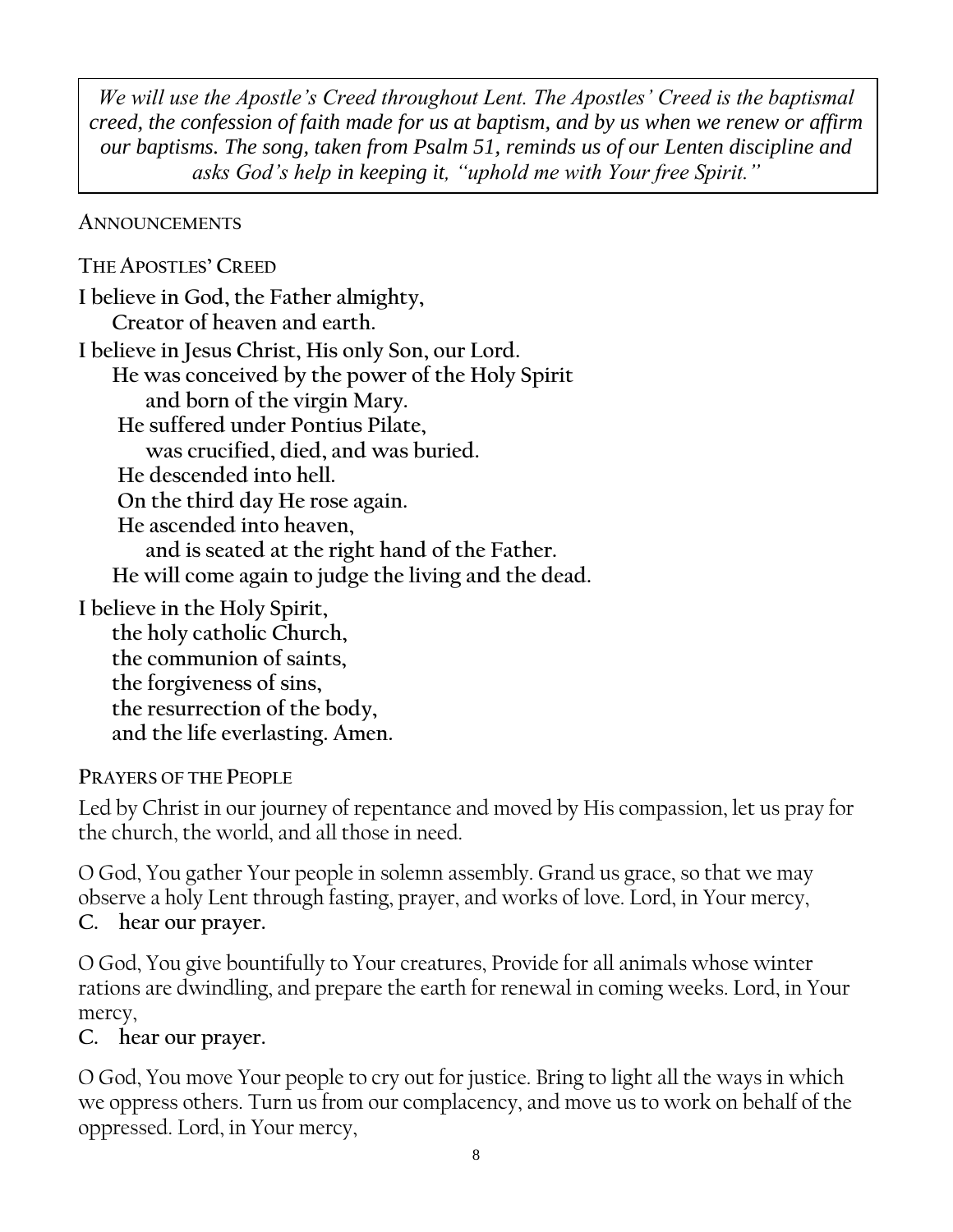## **C. hear our prayer.**

O God, You are our hope in the midst of despair, our help in the midst of sorrow, and our consolation in the midst of affliction. Grant comfort to all who suffer in body, mind, or spirit, especially Emily, Angie, Shirlee, Bill & Karen Pohlen, Bill Ningen, Carol, Sylvia, Jim and Norma, and support medical personnel and caregivers who attend to all in need. Lord, in Your mercy,

## **C. hear our prayer.**

O God, You turn people from their sin to live for You alone. Renew us in the covenant of baptism, that we might live in hope of a creation reconciled and restored. Lord, in Your mercy,

## **C. hear our prayer.**

O God, You are our life and our salvation. We give You thanks for the righteous who have died in faith. Inspire us by their example to proclaim Your steadfast love and open our lives to the cleansing and renewing power of Your abundant forgiveness. Lord, in Your mercy,

## **C. hear our prayer.**

We entrust ourselves and all our prayers to You, O faithful God, through Jesus Christ our Lord.

#### **C. Amen.**

**SHARING THE PEACE**

#### **OFFERING/ OFFERTORY**

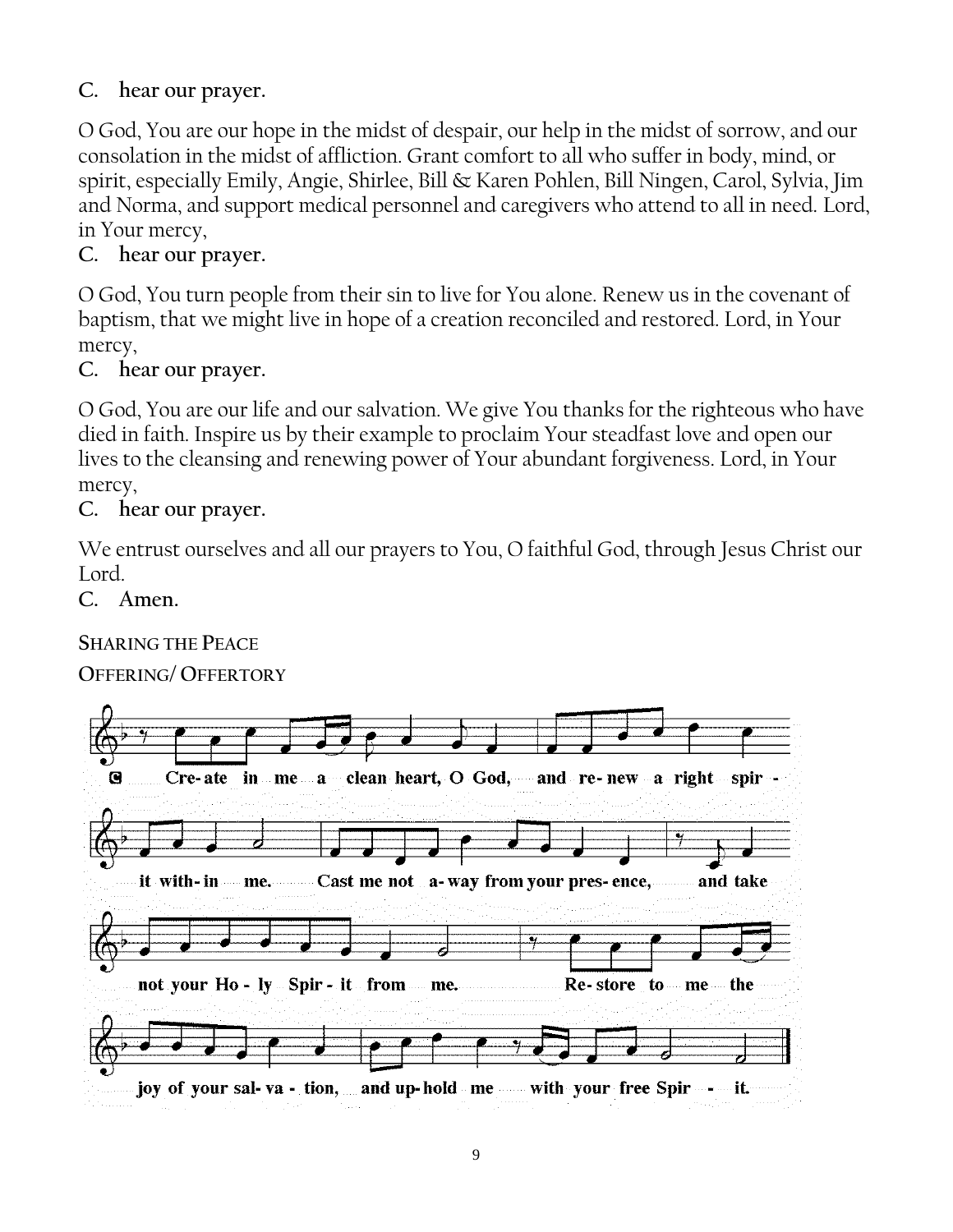**OFFERTORY PRAYER** 

- P Holy God,
- **C You provide us with every gift of creation, and You quench our thirst with living water. Receive our offerings and make our lives bread for the hungry and streams in the wilderness, signs of the abundance of Your grace in Jesus Christ. Amen.**

## $+$  M<sub>EAL</sub> $+$

**THE GREAT THANKSGIVING** 

- P. The Lord be with you. **C. And also with you.**
- P. Lift up your hearts. **C. We lift them to the Lord.**
- P. Let us give thanks to the Lord our God.
- **C. It is right to give God thanks and praise.**

## **THE EUCHARISTIC PRAYER**

- P. Blessed are You … pouring out Hs life for the world.
- **C. Amen.**
- P. In the night in … and proclaim the mystery of faith.
- **C. Christ has died. Christ is risen. Christ will come again.**
- P. Gracious God … both now and forever.
- **C. Amen.**

## **LORD'S PRAYER**

**Our Father Who art in heaven, hallowed be Thy name, Thy kingdom come, Thy will be done, on earth as it is in heaven. Give us this day our daily bread; and forgive us our trespasses as we forgive those who trespass against us; and lead us not into temptation, but deliver us from evil.**

**For Thine is the kingdom, and the power,** 

**and the glory, forever and ever. Amen.**

## **DISTRIBUTION**

**POST-COMMUNION BLESSING**

P. The Body and Blood of our Lord Jesus Christ strengthen you and keep you in His grace. **C. Amen.**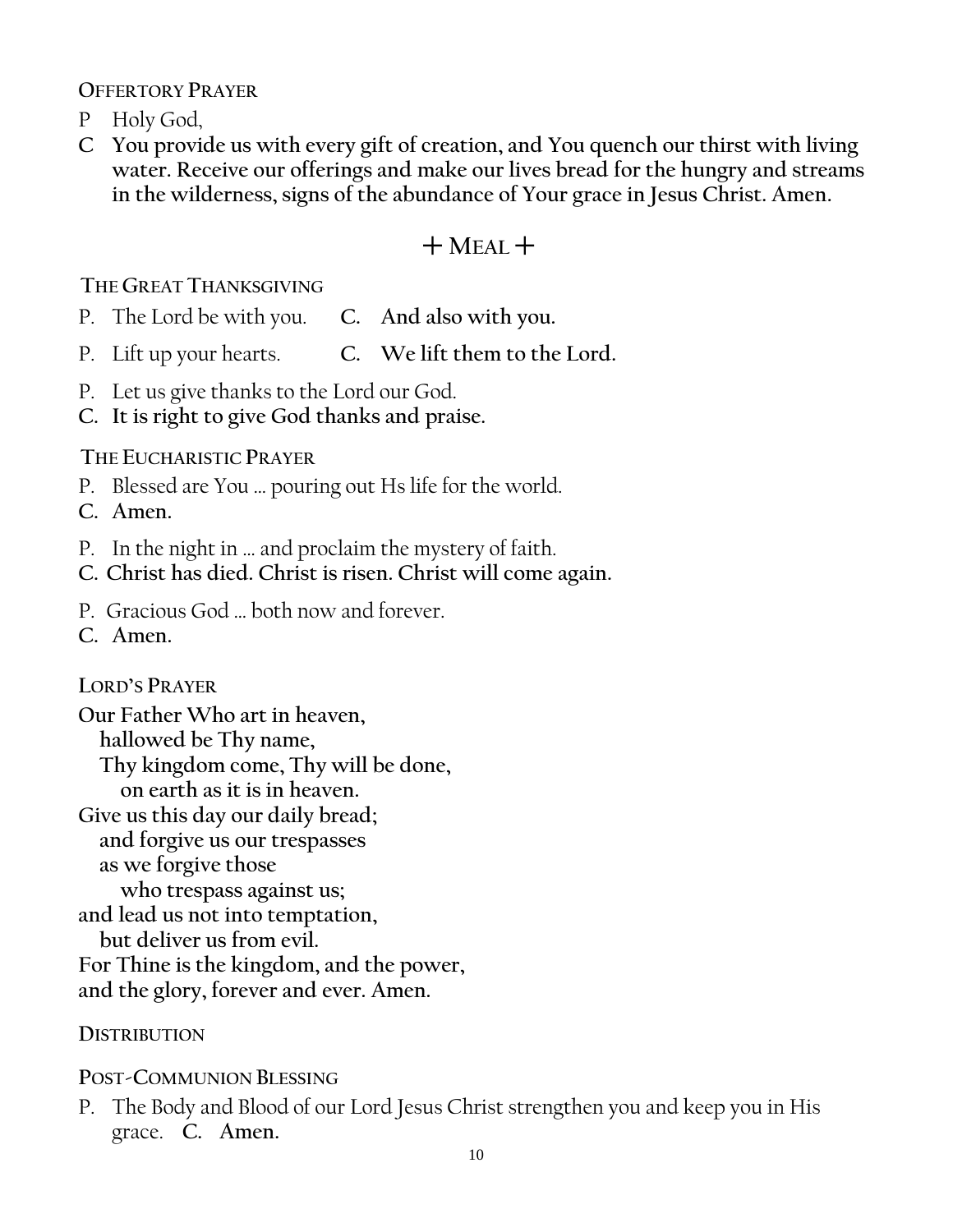*The closing prayer summarizes the intent of Ash Wednesday and Lent: for forty days we will focus on returning to our Baptism by giving alms, fasting from self-indulgence, finding our treasure only in Christ. It is good that we have forty days to work on all this.*

## **POST COMMUNION PRAYER**

- P. Merciful God, accompany our journey through these forty days. Renew in us the gift of baptism, that we may provide for those who are poor, pray for those in need, fast from self-indulgence, and above all that we may find our treasure in the life of Your Son, Jesus Christ, our Lord.
- **C. Amen.**

## $+$  SENDING  $+$

## **BLESSING**

- P. Almighty God the Father,  $+$  Son, and Holy Spirit watch over your going out and your coming in, from this time forth and forevermore.
- **C. Amen**

**CLOSING HYMN** *When I Survey the Wondrous Cross*